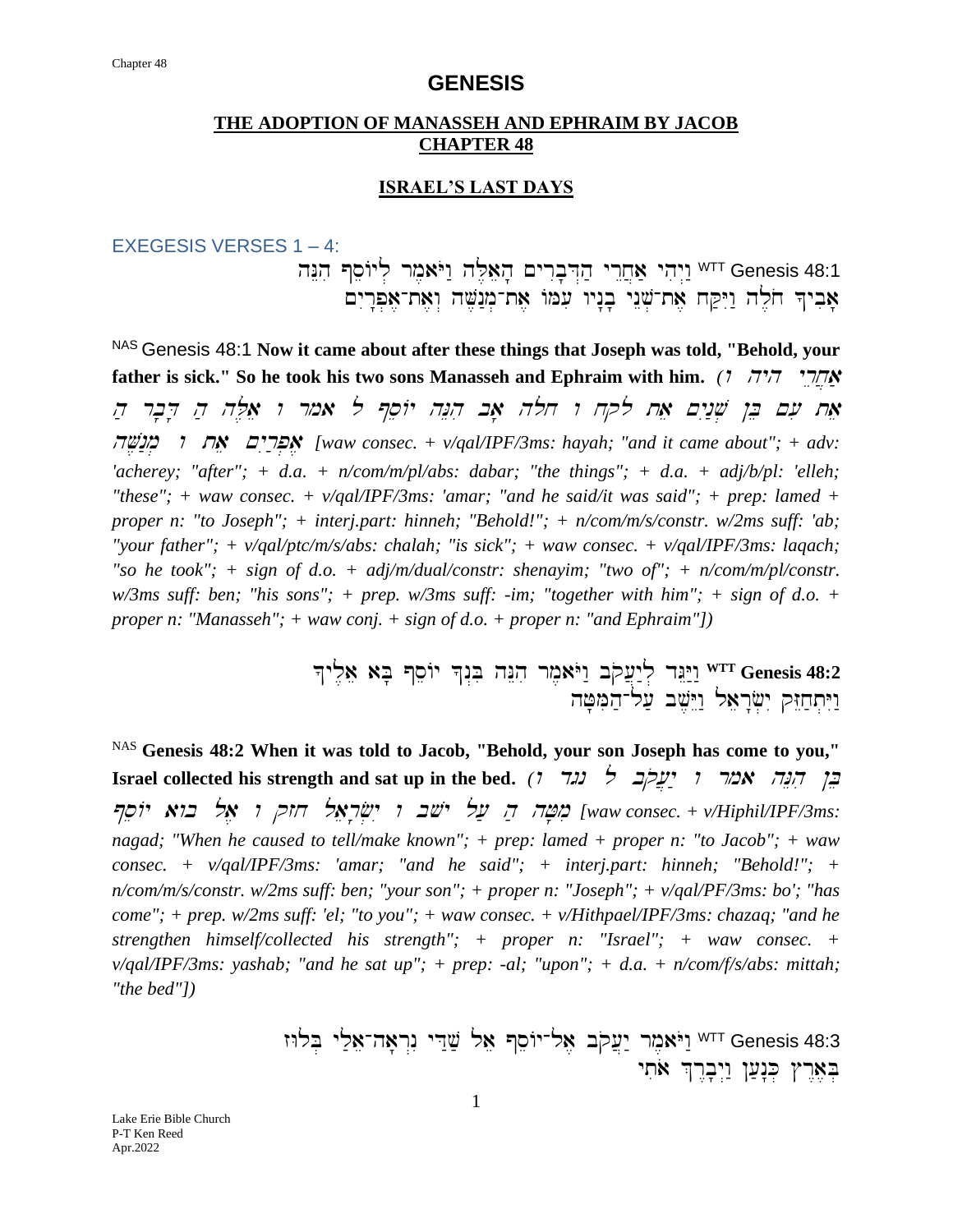NAS Genesis 48:3 **Then Jacob said to Joseph, "God Almighty appeared to me at Luz in the**   $l$ and of Canaan and blessed me,  $(1 - \frac{1}{2})$ לוּז בּ אָל ראה שַׁדֵּי אֵל יוֹסֵךְ אֵל יַעֲלִב אמר <sup>B</sup> #r,a, ![ ;n:K. <sup>w</sup> \$rb tae *[waw consec. + v/qal/IPF/3ms: 'amar; "and he said"; + proper n: "Jacob"; + prep: 'el + proper n: "to Joseph"; + n/com/m/s/abs: 'el; "God"; + proper n: "shadday; {lit. breasts; cp.49:25} "All-sufficient"; + v/Niphal/PF/3ms: ra'ah; "he appeared"; + prep. w/1cs suff: 'el; "to me"; + prep: bet + proper n: "at Luz"; + prep: bet + n/com/f/s/constr: 'erets; "in the land of"; + proper n: "Canaan"; + waw consec. + v/Piel/IPF/3ms: barake; "and he blessed"; + sign of d.o. w/1cs suff: 'eth; "me"])*

> lh ;q.li ^yTit;n>W ^tiyBir>h iw> ^r>p.m; ynIn >hi yl ;ae rm,aYOw :WTT Genesis 48:4 עַמִּים וְנָתַתִּי אֶת־הָאָרֶץ הַזּאת לְזַרְעֲדְ אַחֲרֶיךָ אֲחֻזַּת עוֹלָם

NAS Genesis 48:4 **and He said to me, 'Behold, I will make you fruitful and numerous, and I will make you a company of peoples, and will give this land to your descendants after you for an everlasting possession.'** *(יובה ומרה הְנֶה אֱל אמר ו'*) ו *f*or an everlasting possession waw consec. + .<mark>אַרְזְיָה אַחֲיֵרֵי זָרֲע לּ זֹאָת הַ אָרְיִי הַ אֵת נתן ו</mark> *v/qal/IPF/3ms: 'amar; "and He said"; + prep. w/1cs suff: 'el; "to me"; + interj.part. w/1cs suff: hinneh; "Behold Me!"; + v/Hiphil/ptc/m/s/constr. w/2ms suff: pharah; "I will continually cause you to be fruitful"; + waw consec. + v/Hiphil/PF/1cs w/2ms suff: rabah; "and I will cause you to become many/numerous"; + waw consec. + v/qal/PF/1cs w/2ms suff: nathan; "and I will give you"; + prep: lamed; "for"; + n/com/m/s/constr: qahal; {lit. an assembly, congregation}; "a company of/a multitude of"; + n/com/m/pl/abs: -am; "a peoples/a nation"; + waw consec. + v/qal/PF/1cs: nathan; "and I will give"; + sign of d.o. + d.a. + n/com/f/s/abs: 'erets; "the land"; + d.a. + adj/f/s: zo'th; "this one"; + prep: lamed + n/com/m/s/constr. w/2ms suff: zera-; "for your seed/descendants"; + adv. w/2ms suff: 'acharey; "after you"; + n/com/f/s/constr: 'achuzzah; {lit. take hold, seize} "as a possession"; + n/com/m/s/abs: -olam; "forever/everlasting"])*

### ANALYSIS VERSES 1 – 4:

- 1. The phrase "**Now it came about after these things**/waw hayah 'acherey ha dabar ha 'elleh" (vs.1), ushers in the final days of Jacob's life possibly measured in hours (72-96; 3-4 days).
- 2. During this time, he will make two final noteworthy applications:
	- A. Pronouncing a double blessing on **Joseph** (vss.5-22).
	- B. Prophesying over his 12 sons with a final blessing (chptr.49).
- 3. His intuitive sense that life was short (cp.48:29) comes to reality.
- 4. This by means of an illness considered terminal for the elderly.
- 5. The time elapse between then and the present most concur measured only in weeks or a few months.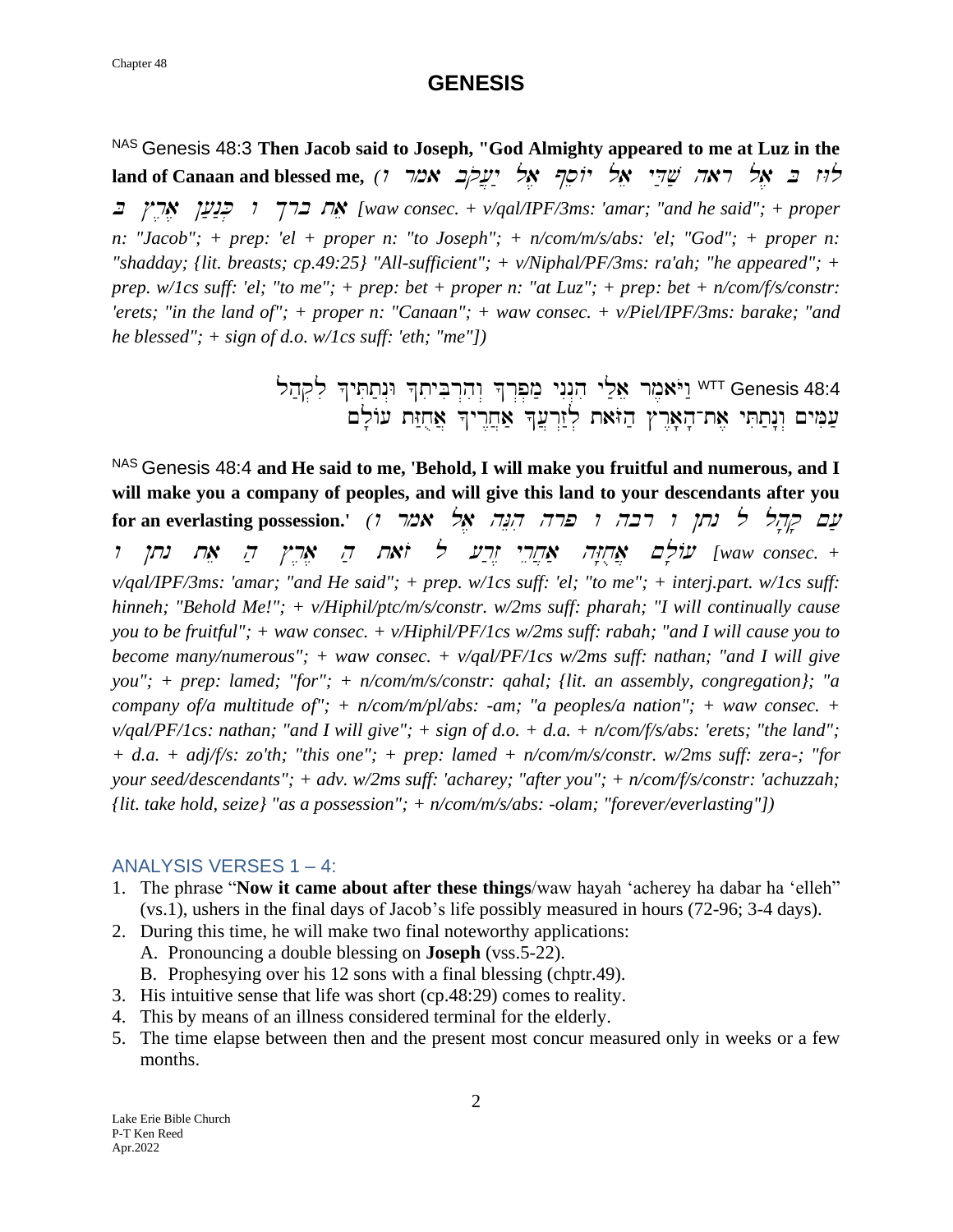#### Chapter 48

- 6. That the finality of Jacob's life is certain, a messenger is dispatched to **Joseph**, and he "**was told, 'Behold, your father is sick'**/waw 'amar hinneh 'ab challah".
- 7. The interjectory "**Behold!**" (*hinneh*) captures the sense of urgency behind Jacob's illness.
- 8. The Hebrew participle *challah* (**sick**) has the nuance of "weak" and further suggests the illness is beyond recovery.
- 9. Gen.49:33 finishes Jacob's life in the very "death **bed**" (*mittah*) now in view in vs.2.
- 10. **Joseph** clearly understands that time is of the essence and he immediately heads out to Goshen and "**he took his two sons Manasseh and Ephraim with him**/laqach shenayim ben –im Manasseh waw Ephraim".
- 11. Moses mentions the names of Joseph's **two sons** in the order of their birth (41:51,52).
- 12. Their ages would have been ~21 and 20 years old respectively (cf.41:50).
- 13. As context reveals, a primary purpose for Joseph's visit is that a patriarchal blessing was to be given.
- 14. The blessing itself was to honor **Joseph** with the rights of primogenitor. Cp.1Chr.5:1-2
- 15. Reuben forfeited his position in the family due to the rebellion of his –V that expressed itself in the adulterous affair with Bilhah.
- 16. Reuben's sexual infidelity and rebellion against his authority mirrored his spiritual defiance towards doctrine and **God**. Cp.2Cor.4:1,2; Jam.4:4
- 17. Further, as vs.5ff notes, the **two sons** are assumed being instrumental to the blessing.
- 18. This implies that it was **Jacob** that ordered the message sent and asked for the accompaniment of **Manasseh and Ephraim** together **with Joseph**.
- 19. Upon **Joseph** and sons arrival, "**it was told to Jacob, 'Behold, your son Joseph has come to you'**/nagad lamed Jacob waw 'amar hinneh ben Joseph bo' 'el" (vs.2).
- 20. Though the messenger on both occasions is unidentified, a faithful servant of **Jacob** both delivering the message to Joseph's house and in turn reporting his arrival makes sense.
- 21. Further, his manner of address again employs the interjectory particle *hinneh* (**Behold!**) declaring Joseph's arrival suggesting one person repeating himself in address.
- 22. The interjectory nature of both particles emphasizes that the previous urgency expressed (vs.1) has now been met with Joseph's arrival.
- 23. With the notice of Joseph's presence, "**Israel collected his strength and sat up in the bed**/chazaq Israel waw yashab –al ha mittah".
- 24. Although **Jacob** the old man was dying, **Israel**, the new man, summons **strength** from +V and doctrine and elevates himself from the prone to sitting position.
- 25. He has final applications to perform and as the divinely appointed head of the race, he wants to complete his course in action with honor.
- 26. He reflects an example of +V leaving this world under dying grace (applying to the end).
- 27. In vss.3-4, **Jacob** first reflects upon a past event and "**said to Joseph, 'God Almighty appeared to me at Luz in the land of Canaan and blessed me**/'amar 'el Joseph 'el shadday ra'ah 'el bet Luz bet 'erets Canaan waw barake 'eth".
- 28. The title "**God Almighty**" could be better translated as "**God** *All-sufficient*" as the Hebrew *shadday* means "breast" symbolizing that which provides the source of life on behalf of the helpless infant. Cp.Gen.49:25
- 29. The Hebrew *'el* (**God**) emphasizes his attribute of omnipotence recognizing that **God** is also all-powerful and able to accomplish His will towards men. Cp.Exo.14:13; Psa.57:2; 138:8; Isa.9:7; 46:10; Jer.30:23-24; Eze.20:21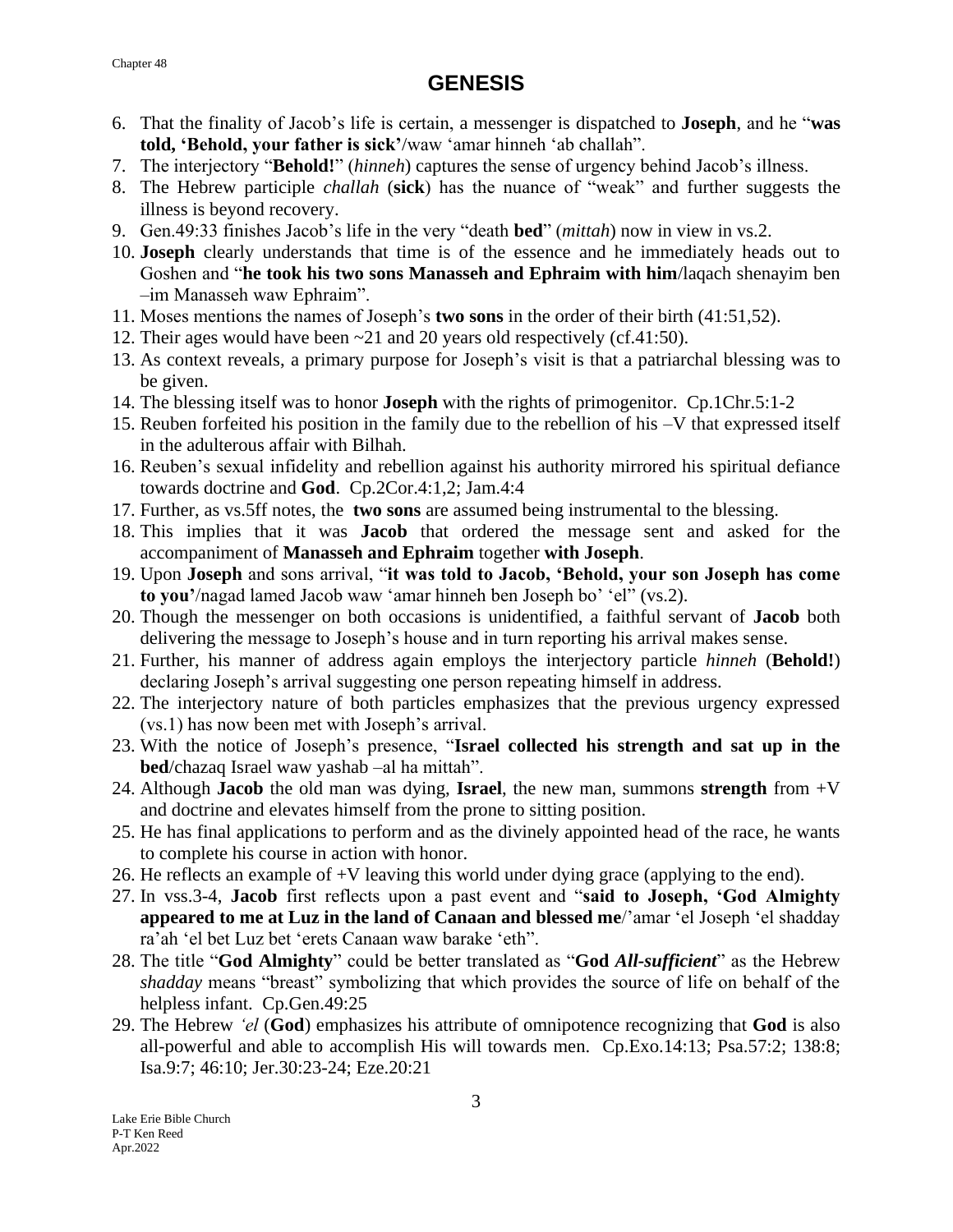- 30. God's appearance at **Luz** was the previous name by which Bethel was known.
- 31. Twice **God** appeared to **Jacob** at **Luz** as recorded in Gen.28:10-19 and 35:6-15.
- 32. Which time of visit is not explicit as to Jacob's reference and could be inclusive of both occasions in his thoughts.
- 33. Yet, his reminiscing about Rachel immediately following in vs.7 suggests it was the visit on his return from Paddan-aram (35:9) after the Shechem affair (Gen.34) that is in view.
- 34. On that occasion, God's acknowledgment of Jacob's maturity is reiterated (35:10).
- 35. **God** identified Himself as '*el shadday* on that occasion (35:11).
- 36. Further, Jacob's words attributed to **God** in vs.4 better matches the passage in Gen.35, "**Behold, I will make you fruitful and numerous, and I will make you a company of peoples, and will give this land to your descendants after you for an everlasting possession**/hinneh pharah waw rabah waw nathan lamed qahal –am waw nathan ha 'erets ha zo'th lamed zera- 'acharey 'achuzzah --olam" (cp.35:11,12).
- 37. The Hebrew words *pharah* (**fruitful**) and *rabah* (**numerous**) are used by **God** in 35:11 and only used by Isaac in 28:3.
- 38. What **Jacob** is expressing to **Joseph** is celebrating the occasion of God's visitation at a time which he had a real appreciation for the promises being a mature and adjusted believer.
- 39. This now stands out in his mind as he is going to pass on the rights of first-born to his  $+V$ , mature and adjusted son **Joseph**.
- 40. These virtues are what qualify **Joseph** to receive this special blessing.
- 41. The same reason **Jacob** was **blessed** by **God** on the fore mentioned occasion.
- 42. **Jacob**, by rights of primogenitor, received the patriarchal blessings of the Abrahamic Covenant and now passes down that blessing to **Joseph**.
- 43. Even as **Jacob** has been and will be blessed in this way, so will **Joseph**.
- 44. Indeed, **Jacob** has enjoyed sexual prosperity since he has 12 sons and many daughters.
- 45. Indeed, he was already a **company of people** having arrived in Egypt with the 66 of 46:26.
- 46. In the future, he will inherit the **land** of **Canaan**, just as **Joseph** will.
- 47. This promise adds to the symmetry of both **Jacob** and **Joseph** being buried in **Canaan**.
- 48. Their enjoyment of blessing in terms of  $SG_3$  in resurrection is implied with the final phrase "**for an everlasting possession**".
- 49. Both believers recognize **God** as the source of blessing and fulfillment based on grace and not their own resources or devices.
- 50. **Jacob** opens his discourse with **Joseph** with words for contemplation and celebration of that fact.
- 51. Further, it discloses Jacob's authority by **God** to pass down this blessing in the manner that will follow.
- 52. He has the authority to hand down the inheritance of the **land** as he sees fit.
- 53. In Joseph's case, as the primogenitor heir, that division will be two-fold on his part.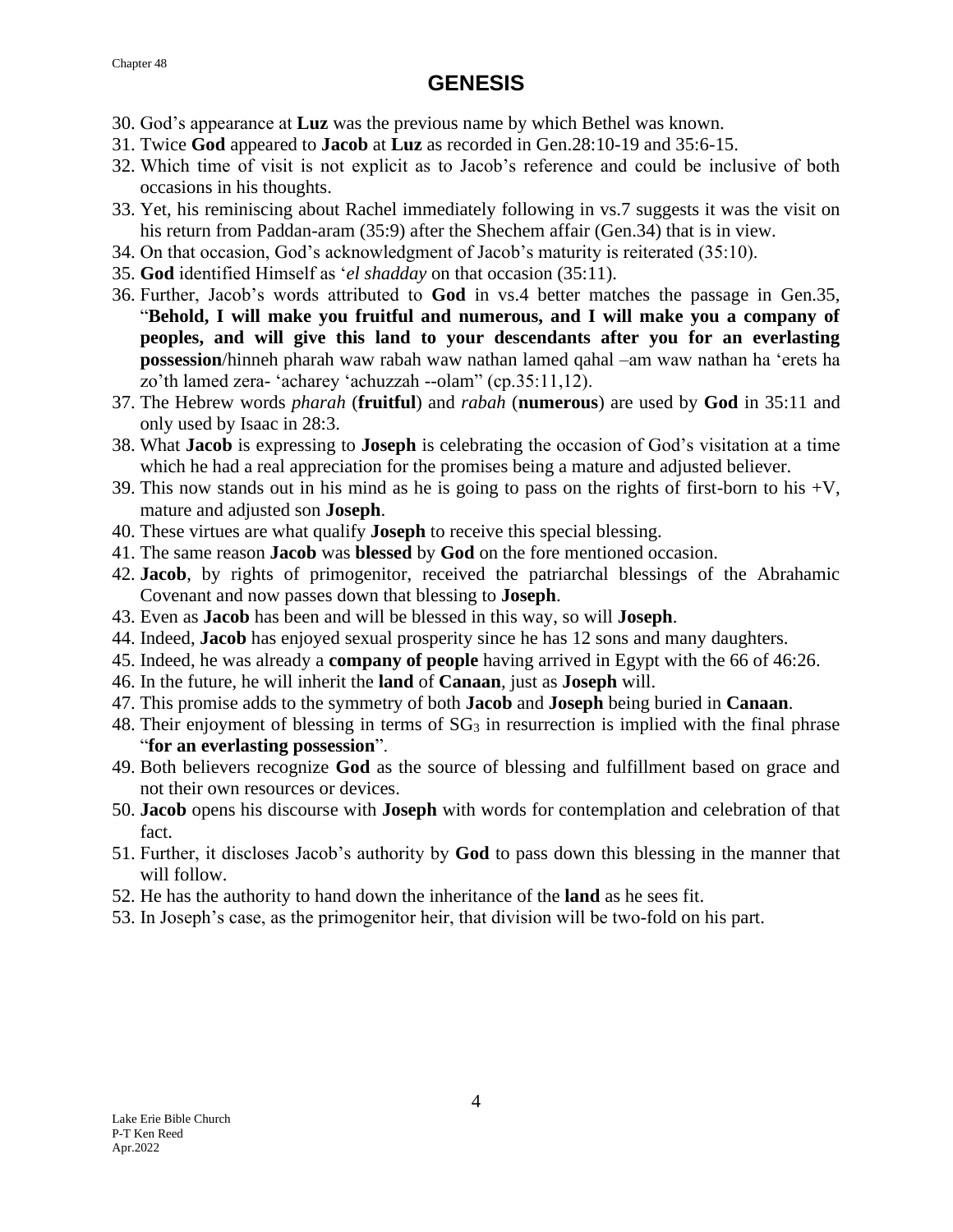#### **JACOB CLAIMS ADOPTION OF EPHRAIM AND MANASSEH**

#### EXEGESIS VERSES 5 – 7:

~yIr :c.mi #r<a,B. ^l. ~ydIl 'ANh; ^yn<b '-ynEv. hT'[ ;w>WTT Genesis 48:5 ער־באי אַלֶיךְ מִצְרַיִמָה לִי־הֵם אֶפְרַיִם וּמְנַשֶּׁה כִּרְאוּבֵן וִשְׁמָעוֹן יהיו־לי

NAS Genesis 48:5 **"And now your two sons, who were born to you in the land of Egypt before I came to you in Egypt, are mine; Ephraim and Manasseh shall be mine, as Reuben and Simeon are.**  $(1 \quad \nabla \mathbb{P} \mathbb{P} \mathbb{P} \mathbb{P} \mathbb{P} \mathbb{P} \mathbb{P} \mathbb{P} \mathbb{P} \mathbb{P} \mathbb{P} \mathbb{P} \mathbb{P} \mathbb{P} \mathbb{P} \mathbb{P} \mathbb{P} \mathbb{P} \mathbb{P} \mathbb{P} \mathbb{P} \mathbb{P} \mathbb{P} \mathbb{P} \mathbb{P} \mathbb{P} \mathbb{P} \mathbb{P} \mathbb{P} \mathbb{P} \mathbb{P} \mathbb{P} \math$ ~yIr ;c.mi l ~he ~yIr;p.a, <sup>w</sup> hV,n:m. <sup>K</sup> !beWar> <sup>w</sup> !A[m.vi hyh l *[waw conj. + adv: attah; "and now"; + adj/m/dual/constr: shenayim + n/com/m/pl/constr. w/2ms suff: ben; "your two sons"; + d.a. + v/Niphal/m/pl/abs: yalad; "who were born"; + prep. w/2ms suff: lamed; "to you"; + prep: bet + n/com/f/s/constr: 'erets; "in the land of"; + proper n: "Egypt"; + prep: -ad w/ v/qal/inf/constr. w/1cs suff: bo'; "before I came"; + prep. w/2ms suff: 'el; "to you"; + proper n: "in Egypt"; + prep. w/1cs suff: lamed; "for me"; + pro/3mpl: hem; "are they themselves"; + proper n: "Ephraim"; + waw conj. + proper n: "and Manasseh"; + prep: kaph; "just as"; + proper n: "Reuben"; + waw conj. + proper n: "and Simeon"; + v/qal/IPF/3mpl: hayah; "will exist/become"; + prep. w/1cs suff: lamed; "for me"])*

> ~ve l[; Wyh .yI ^l. ~h,yrEx]a; T 'd>l;Ah-rv,a] ^T.d>l;AmWWTT Genesis 48:6 אַחִיהֶם יִקַּרְאוּ בִּנְחֲלָתָם

NAS Genesis 48:6 **"But your offspring that have been born after them shall be yours; they shall be called by the names of their brothers in their inheritance.** *(1*  $\pi \neq \pi$ *)*  $\pi$ yrex]a; l hyh l[; ~ve xa' arq <sup>B</sup>hl 'x]n: *[waw conj. + n/com/f/s/constr. w/2ms suff: moledeth; "and your offspring"; + rel.pro: 'asher; "which/that"; + v/Hiphil/PF/2ms: yalad; "you have caused to give birth/begat"; + adv. w/3mpl suff: 'acharey; "after them"; + prep. w/2ms suff: lamed; "for you"; + v/qal/IPF/3mpl: hayah; "they will become"; + prep: -al + n/com/m/s/constr: shem + n/com/m/pl/constr. w/3mpl suff: 'ach; "upon the name of their brothers"; + v/Niphal/IPF/3mpl: qara'; "they will be called"; + prep: bet + n/com/f/s/constr. w/3mpl suff: nachalah; {same as 31:14} "in their inheritance/heritage"])* 

> ![;n:K. #r<a,B. lxer" yl ;[' ht'me !D"P;mi yaiboB . ynIa]w:WTT Genesis 48:7 בְּדֵּרֶךְ בִּעוֹד כִּבְרַת־אָרֶץ לָבֹא אִפְרָתָה נָאֲקִבְּרֶהָ שָׁם בְּדֶרֶךְ אפרת הוא בית לחם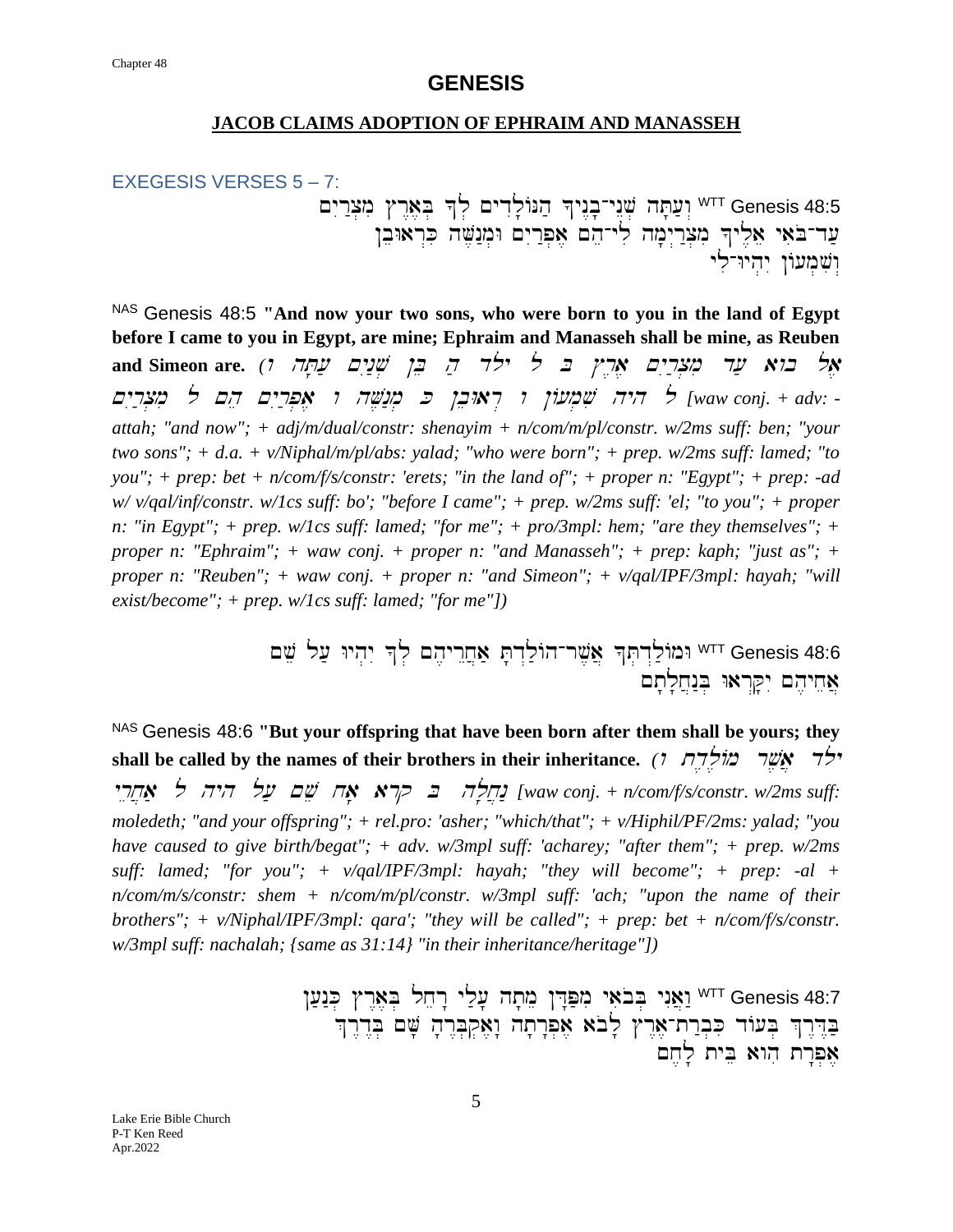NAS Genesis 48:7 **"Now as for me, when I came from Paddan, Rachel died, to my sorrow, in the land of Canaan on the journey, when there was still some distance to go to Ephrath; and I buried her there on the way to Ephrath (that is, Bethlehem)."** *(1 YN I NI***)**  $\frac{1}{2}$ בוא ל אָרֶץ כְּבָרְה עוֹד בּ דִּרְךָ הַ בּ כְּנַעַן אָרֶץ בּ רְחֵל עַל מוּח פַּדְן fwaw conj. + pro/1cs: 'aniy; בֵית לָחֵם הִיא אַפְרְתָה דְּיִךְ בּ שָׁם קבר ו אָפְרְתָה *"and I myself"; + prep: bet w/ v/qal/inf/constr. w/1cs suff: bo'; "when I came"; + prep: min + proper n: "from Paddan"; + v/qal/PF/3fs: muth; "she died"; + prep: w/1cs suff: -al; "beside/over me"; + proper n: "Rachel"; + prep: bet + n/com/f/s/constr: 'erets; "in the land of "; + proper n: "Canaan"; + prep: bet + d.a. + n/com/b/s/abs: derek; "on the way/road"; + prep: bet + adv: -od; "with still"; + n/com/f/s/constr: kebarah; "distance of"; + n/com/f/s/abs: 'erets; "land"; + prep: lamed w/ v/qal/inf/constr: bo'; "to come to"; + proper n: 'epherathah; "Ephrath"; + waw consec. + v/qal/IPF/1cs w/3fs suff: qabar; "and I buried her"; + adv: sham; "there"; + prep: bet + n/com/b/s/constr: derek; "on the way"; + proper n: "Ephrath"; + pro/3fs: hiy'; "that is"; + proper n: "Bethlehem"])*

### ANALYSIS VERSES 5 – 7:

- 1. Having set the context in discourse of the promised descendant and real estate clause of the Abrahamic Covenant, Israel now reveals the effect on the part of Joseph.
- 2. That is with him, the blessing of inheritance is destined to increase two-fold.
- 3. He is to receive a "double blessing" that will increase his heritage both as to tribal descendants and inheritance in the land.
- 4. His blessing is to surpass the normal patriarchal blessings handed down to his remaining brothers and memorializes his heritage as both  $Ph_1$  and  $Ph_2 + V$  distinguished from the rest (cf.49:26).
- 5. It is representative of Joseph's blessing both in time and eternity celebrated as a prize winner.
- 6. How that blessing is to be fulfilled legally is through adoption.
- 7. While the blessing integrates Joseph's **sons**, it is important to understand that the blessing is upon Joseph (cf.vs.15).
- 8. These spiritual realities then underwrites Israel's comments to Joseph, "**And now your two sons, who were born to you in the land of Egypt before I came to you in Egypt, are mine**/waw –attah shenayim ben ha yalad lamed bet 'erets Egypt –ad bo' 'el Egypt lamed hem".
- 9. Israel defers to Joseph's first **two born sons born** prior to the famine in **Egypt** (cf.41:50).
- 10. This at least **two** years **before** Jacob's arrival with the rest of his clan.
- 11. Any significance as to the mention of the timing of their births in contrast to Jacob's relocating might relate to God's timing in the fulfillment of Joseph's dreams.
- 12. That is, Joseph's early arrival is marquee as to God's provision for Israel to ensure deliverance for all concerned.
- 13. In the dreams, Joseph was portrayed as preeminent to Israel and sons and his early arrival was predetermined by God to display his dominance over the situation.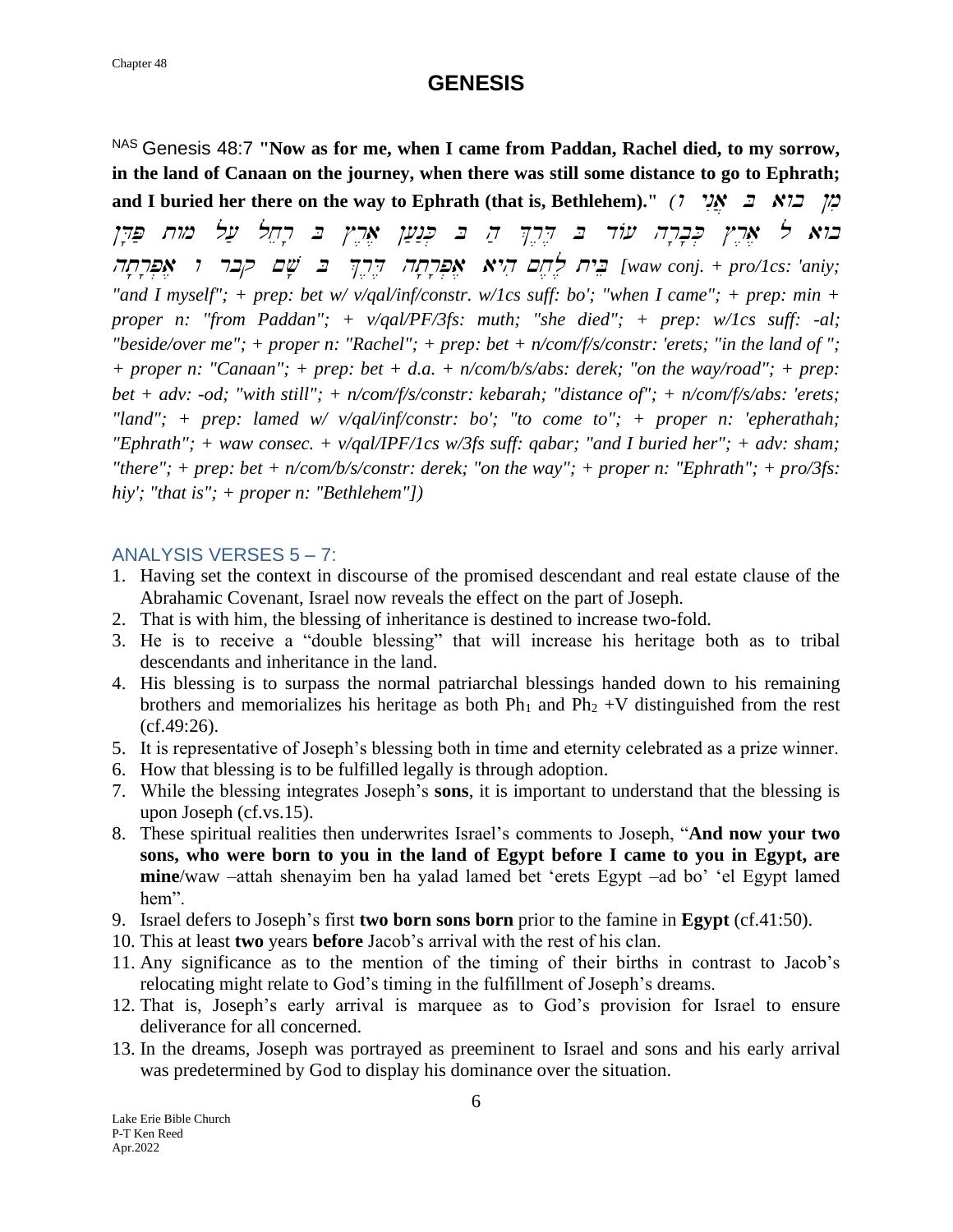- 14. Joseph's preceding in time transcended to his precedence in rule demonstrating preeminence.
- 15. The principle of "preeminence" rightly defines his status as "primogenitor" (cf.49:3,4).
- 16. Joseph's preeminence subtly types Christ who existed before men and was predetermined to be the first-born in the POG resulting in his rulership over men. Cp.Joh.1:1; Act.2:3; Col.1:13-15; 1Tim.6:13-16; Rev.17:14; 19:15-16
- 17. Having addressed the birth of Joseph's **two sons**, Israel then stakes claim on their son-ship stating literally, "*they themselves* **are mine**".
- 18. He then makes clear that he is speaking of legal adoption in the following clause, "**Ephraim and Manasseh shall be mine, as Reuben and Simeon are**/Ephraim waw Manasseh kaph Reuben waw Simeon hayah lamed".
- 19. Joseph's **sons** are elevated to become Israel's **sons**.
- 20. They are to become equal coinheritors with their uncles.
- 21. The purpose for the adoption is to give legal right of transfer for the double portion of descendent and real estate clause of the Covenant upon Joseph.
- 22. He clearly identifies Joseph's **sons** by name and he is already dropping a hint at their significance in blessing by reversing their names as to the order of their birth.
- 23. Some might consider this a slip of the tongue by a dying old man, but it is indeed intentional.
- 24. He knows that the older will be inferior to his younger brother (cf.48:19).
- 25. The irony can't be missed as Israel was in a unique position to appreciate the humor in this.
- 26. They are to be elevated to the status of full son-ship and in no way to be considered inferior to the real **sons, Reuben and Simeon**, Jacob's first **two sons** by Leah (cf.29:32,33).
- 27. Neither are they to be considered replacement for the **two**.
- 28. They will become tribal ancestors in the nation, making a total of 14 at this point.
- 29. In Num.1:20-43, the tribes listed in the registry of Israel are 12; Joseph and **Ephraim** being combined and Levi being omitted.
- 30. Rev.7:4-8 counts 12 tribes listed in the tribulation excluding **Ephraim** and Dan.
- 31. In terms of inheriting the **land**, the Levites are omitted since their inheritance is the Lord Himself (and tithe). Num.18:21-26; Deu.10:9
- 32. Joseph and **Ephraim** are most often consolidated leaving a total of 12 tribes in any matter of real estate inheritance.
- 33. The adoption of **Ephraim and Manasseh** elevates Joseph's inheritance to a double portion.
- 34. Vs.6 reveals that Joseph already had other **sons** by this time, but they were not part of the formal blessing, "**But your offspring that have been born after them shall be yours**/waw moledeth 'asher yalad 'acharey lamed".
- 35. Their portion of inheritance would fall under "**the names of their brothers in their inheritance**/hayah –al shem 'ach qara' bet nachalah".
- 36. The brothers of **Ephraim and Manasseh** will be counted as Ephraimites and Manassites.
- 37. Israel's reminiscing of vs.7 has prompted different views, "**Now as for me, when I came from Paddan, Rachel died, to my sorrow, in the land of Canaan on the journey, when there was still some distance to go to Ephrath**/waw 'aniy bet bo' min Paddan muth –al Rachel bet 'erets Canaan be ha derek bet –od kebarah 'erets lamed bo' Ephrath".
- 38. That which best describes his words is nostalgic irony.
- 39. It is a mix of contrasting his fleshly infatuation with **Rachel** with the superlative blessing that is now being bestowed upon her first-born, Joseph (cf.30:22-24).
- 40. Jacob's marriage to **Rachel** was a pursuit of energy of the flesh.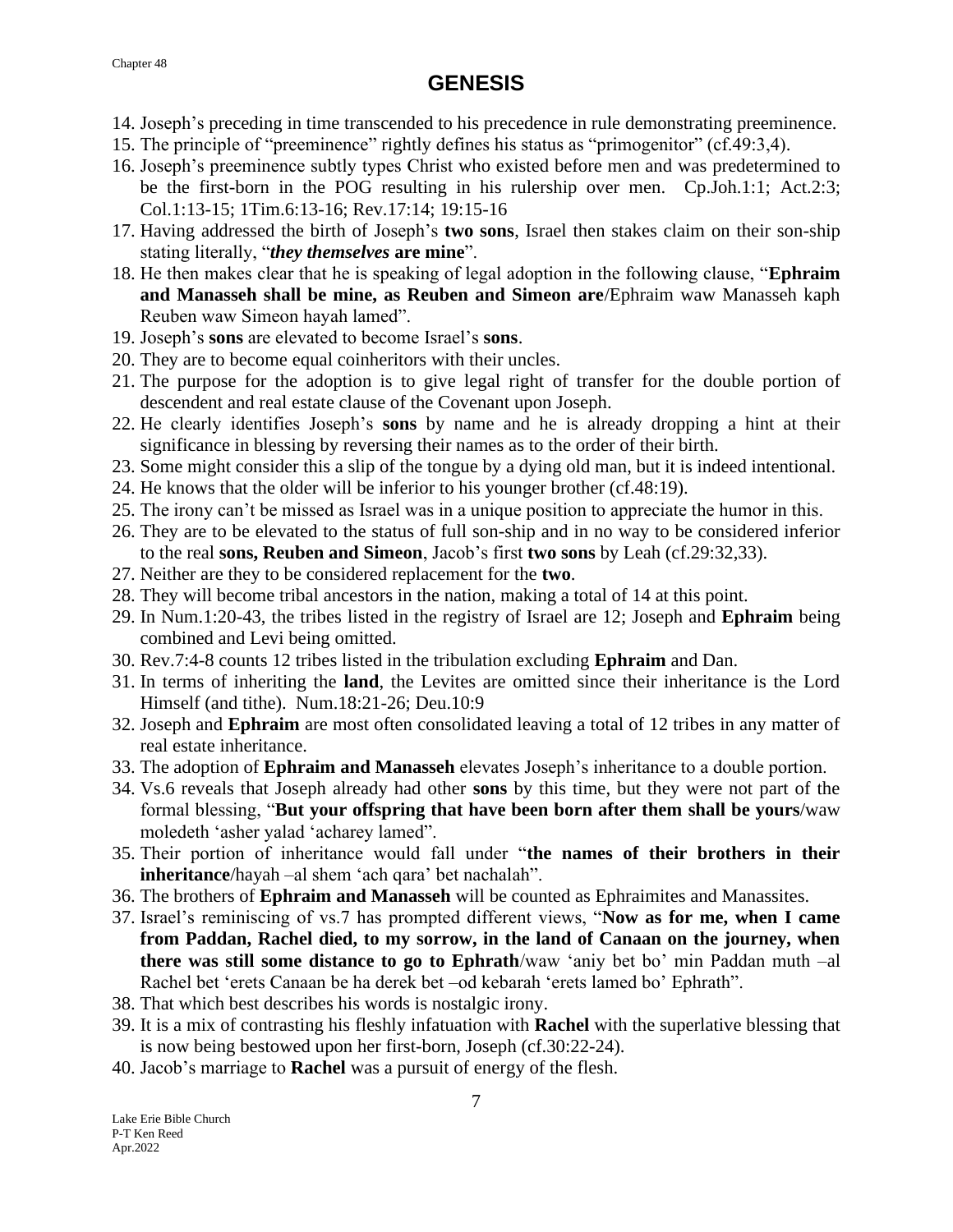- 41. Her portfolio would include:
	- A. She was beautiful and well built.
	- B. She was Jacob's favorite.
	- C. Infertile initially.
	- D. Jealous of Leah's fertility.
	- E. Engaged in further MAS and revenge tactics.
	- F. Resorted to mysticism in order to have children.
	- G. Was a religious reversionist.
	- H. Had one son, Joseph, Jacob's favorite.
	- I. Died the SUD having the second son, Benjamin.
- 42. Interpreters are prone to simply equate Jacob's affinity for Joseph based on the physical tie in relationship with **Rachel** by both father and son.
- 43. Yet, Gen.37:3 says Jacob loved him more than his other **sons** "*because he was the son of his old age*", using the name *Israel* paralleling his spiritual maturity with his chronological age.
- 44. The love Israel had for Joseph was based on the congruence of their  $+V Ph<sub>2</sub>$ , not who his mother was.
- 45. The English, "**to my sorrow**" is literally in the Hebrew "*over me*" (*-al* w/1cs suff).
- 46. It is a euphemism describing the regret that Jacob had for pursuing **Rachel** only having to watch her leaving this life SUD as a result of having his 2nd child Benjamin.
- 47. Her SUD is then implied in the final phrase, "**and I buried her there on the way to Ephrath (that is, Bethlehem)**/waw qabar sham bet derek Ephrath kiy Bethlehem".
- 48. She was not afforded a burial plot with Jacob, as Leah was (cp.49:31), but immediately **buried** along the way.
- 49. "**Bethlehem**" means "house of bread" and her failure to arrive at the destination parallels her falling short of having communion/FHS with God in her  $Ph_2$ . Cp.1Cor.11:27-28
- 50. "Bread" is used to parallel symbolically the spiritual nourishment of BD. Mat.4:4
- 51. Yet, in spite of spiritual failure, what ensued was the +V of Joseph from this same person.
- 52. Israel's words are an ironic reflection of God's grace that even with a negative wife coupled with his own personal failure in the matter he was blessed with a very positive **son**.
- 53. A **son** so spiritually adjusted that he is being exalted to the rights of primogenitor with a double blessing.
- 54. Israel fully recognized that volition is solely independent of any other living thing in how it will manifest itself negative or positive.
- 55. It is a nostalgic and ironic reflection that the blessing upon Joseph was a bitter-sweet occasion for Israel.
- 56. The Israel, **Rachel** and Joseph relationship example:
	- A. As a warning to reversionist believers of the consequence of SUD robbing the believer from experiencing the blessings bestowed upon the adjusted believer.
	- B. As a warning for an otherwise  $+V$  believer for pursuing relationships under the energy of the flesh that will rob them of the full +H the relationship would otherwise enjoy.
	- C. As an example of grace bestowed upon +V absent in –V otherwise.
	- D. As a lesson on volition manifesting itself  $+V$  (or  $-V$ ) independent of ancestry (or environment).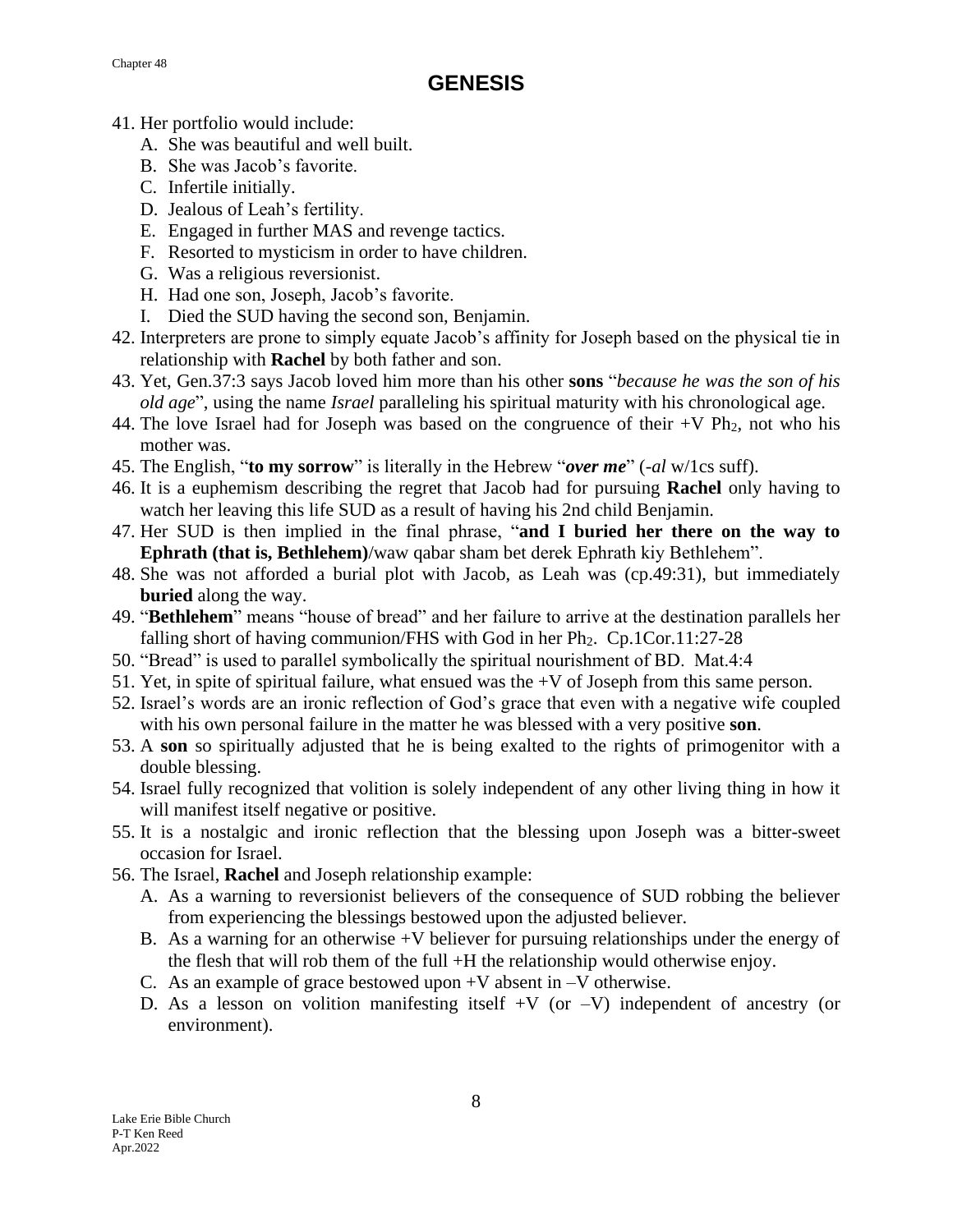#### **ISRAEL MEETS JOSEPH'S SONS**

## EXEGESIS VERSES 8 – 12: hL,ae-ymi rm,aYOw: @seAy ynEB.-ta, laer"f .yI ar>Y:w:WTT Genesis 48:8

NAS Genesis 48:8 When Israel saw Joseph's sons, he said, "Who are these?" *(1 7N)* laer'f.yI tae !B e @seAy <sup>w</sup> rma ymi hL ,ae *[waw consec. + v/qal/IPF/3ms: ra'ah; "when he saw"; + proper n: "Israel"; + sign of d.o. + n/com/m/pl/con: ben; "the sons of"; + proper n: "Joseph"; + waw consec. + v/qal/IPF/3ms: 'amar; "then he said"; + interr.pro: miy; "who?"; + adj/b/pl: 'elleh; "are these"])* 

> יאֹמֶר יוֹסֵף אֶל־אָבִיו בְּנַי הֵם אֲשֶׁר־נָתַן־לִי fenesis 48:9 אַלהים בְּזֵה וַיֹּאמַר קַחֵם־נָא אֵלֵי וַאֲבַרֵכֵם

NAS Genesis 48:9 **And Joseph said to his father, "They are my sons, whom God has given me here."** So he said, "Bring them to me, please, that I may bless them." *(l*  $\pi$ 2x  $\pi$ lwaw ברך **ו אל נא** לקח אמר ו זֵה בּ אֱלֹהִים ל נתן אֲשֵׁר הֵם בֵּן אָב אֱלֹ *consec. + v/qal/IPF/3ms: 'amar; "and he said"; + proper n: "Joseph"; + prep: 'el + n/com/m/s/constr. w/3ms suff: 'ab; "to his father"; + n/com/m/pl/constr. w/1cs suff: ben; "my sons"; + pro/3mpl: hem; "are they"; + rel.pro: 'asher; "whom"; + v/qal/PF/3ms: nathan; "He gave"; + prep. w/1cs suff: lamed; "to me"; + n/;com/m/pl/abs: 'elohiym; "God"; + prep: bet + adj/m/s: zeh; "in this here"; + waw consec. + v/qal/IPF/3ms: 'amar; "and he said"; + v/qal/imp/m/s w/3mpl suff: laqach; "bring them"; + interj.part: na'; "now"; + prep. w/1cs suff: 'el; "to me"; + waw conj. + v/piel/IPF/1cs/cohort w/3mpl suff: barake; "so I might bless them"])* 

> עֵינֵי יִשְׂרָאֵל כָּבְדוּ מִזּקֵן לֹא יוּכַל לִרְאוֹת וַיַּגֵּשׁ Genesis 48:10  $\sim$ אתם אליו וישק להם ויחבק להם

NAS Genesis 48:10 **Now the eyes of Israel were** *so* **dim from age** *that* **he could not see. Then Joseph brought them close to him, and he kissed them and embraced them.**  $(7 \frac{m}{2})$ ל חבק ו ל נשק ו אל אח נגש ו ראה ל יכל לא זקן מן כבד ישראל *[waw conj. + n/com/b/dual/constr: -ayin; "and the eyes of"; + proper n: "Israel"; + v/qal/PF/3cpl: kabad {lit. be heavy}; "they were dim"; + prep: min + n/com/m/s/abs: zoqen; "from old age"; + neg.part: lo' + v/qal/IPF/3ms: yakal; "not able"; + prep: lamed w/ v/qal/inf/constr: ra'ah; "to see"; + waw consec. + v/Hiphil/IPF/3ms: nagash; "and he caused to bring near"; + sign of d.o. w/3mpl suff: 'eth; "them"; + prep. w/3ms suff: 'el; "to him"; + waw*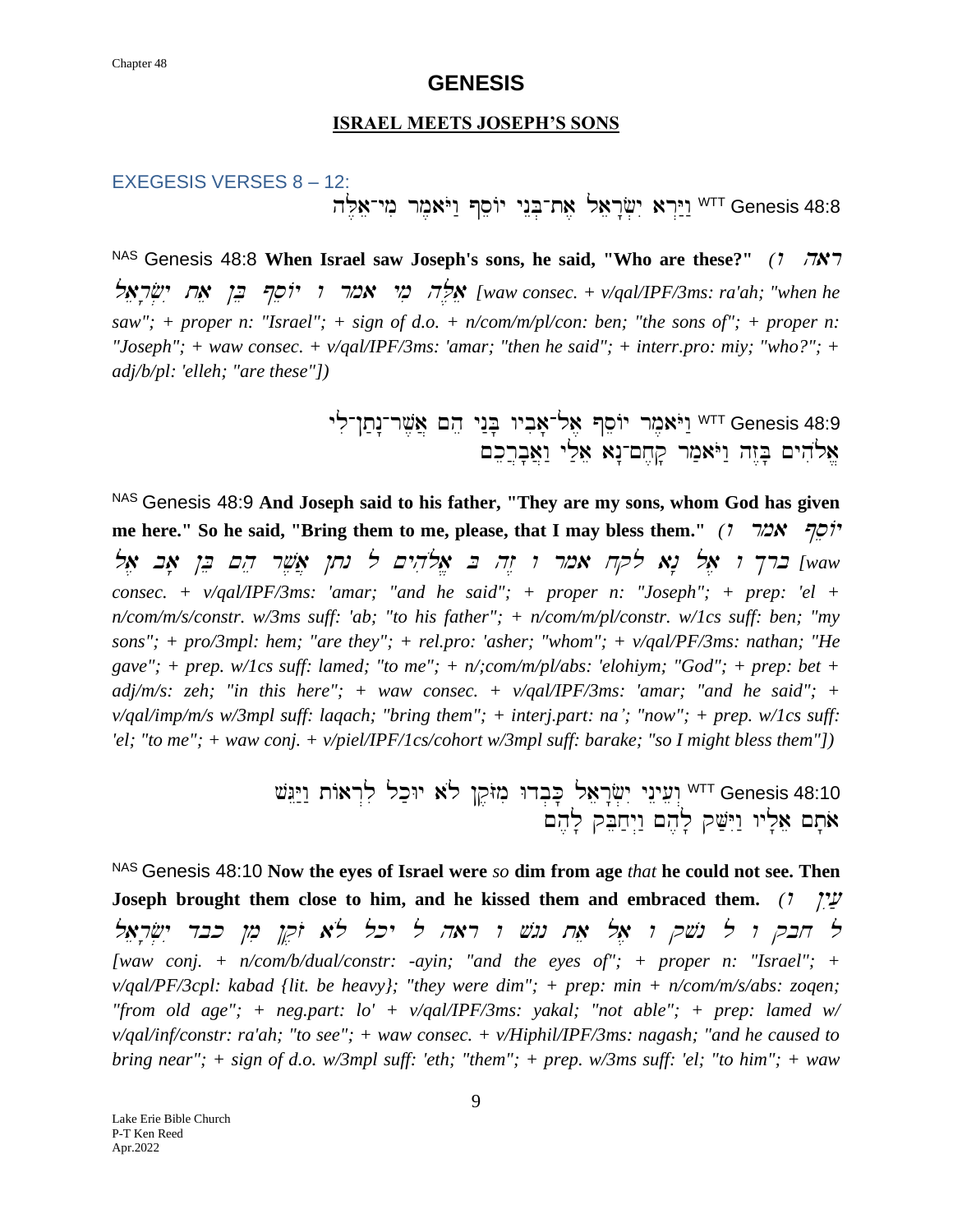*consec. + v/qal/IPF/3ms: nashaq; "and he had kisses"; + prep. w/3mpl suff: lamed; "for them"; + waw consec. + v/Piel/IPF/3ms: chabaq; "and he had embraces"; + prep. w/3mpl suff: lamed; "for them"])*

> Y<sup>TT</sup> Genesis 48:11 יַיֹּאמֶר יִשְׂרָאֵל אֶל־יוֹסֵף רְאֹה פְנֶיךָ לֹא פִלְלְתִּי וּהִנֵּה הֵרְאָה אֹתִי אֵלֹהִים נֵּם אֵת־זַרְעֵךְ

NAS Genesis 48:11 **And Israel said to Joseph, "I never expected to see your face, and behold, God has let me see your children as well."** (*? אבל יִשְׂרָאֵל אמר*  $\gamma$ וֹ hn<P' al{ llp <sup>w</sup> hNEhi har tae ~yh il{a/ ~G: tae [r;z< *[waw consec. + v/qal/IPF/3ms: 'amar; "and he said"; + proper n: "Israel"; + prep: 'el + proper n: "to Joseph"; + v/qal/inf/constr: ra'ah; "seeing"; + n/com/b/pl/constr. w/2ms suff: paneh; "your face"; + neg.part: lo' + v/Piel/PF/1cs: phalal {lit. to meditate, judge, reach a decision}; "I did not expect"; + waw conj. + interj.part: hinneh; "and behold!"; + v/Hiphil/PF/3ms: ra'ah + sign of d.o. w/1cs suff: 'eth; "He caused me to see"; + n/com/m/pl/abs: 'elohiym; "God"; + conj. gam; "also"; + sign of d.o. + n/com/m/s/constr. w/2ms suff: zera-; "your seed/children"])*

> יוֹמֵה עַמָּט (<sup>WTT</sup> Genesis 48:12 <sup>WTT</sup> Genesis 48:12 אַרִצַה

NAS Genesis 48:12 **Then Joseph took them from his knees, and bowed with his face to the ground.** *(*<sup>w</sup> acy @seAy tae !mi ~[i %r,B, <sup>w</sup> hwx l @a; #r,a, *[waw consec. + v/Hiphil/IPF/3ms: yatsa'; "and he caused to go out"; + proper n: "Joseph"; + sign of d.o. w/3mpl suff: 'eth; "them"; + prep: min + prep: -im; "from beside"; + n/com/f/dual/constr. w/3ms suff: bereke; "his knees"; + waw consec. + v/Hishtaphel/IPF/3ms: chawah; "and he bowed himself"; + prep: lamed + n/com/m/dual/constr. w/3ms suff: 'aph; "to his nostrils"; + n/com/f/s/abs: 'erets; "with the ground"])*

### ANALYSIS VERSES 8 – 12:

- 1. Vs.8 "**When Israel saw Joseph's sons, he said, 'Who are these?'**/waw ra'ah Israel ben Joseph waw 'amar miy 'elleh", is understood in light of vs.10a, "**Now the eyes of Israel were** *so* **dim from age** *that* **he could not see**/waw –ayin Israel kabad min zoqen lo' yakal lamed ra'ah".
- 2. The English phrase "*so* **dim**" (*kabad*) in the Hebrew literally states his "**eyes were** *heavy*".
- 3. At the ripe old **age** of 147 years (cf.47:28), Israel's eyesight had deteriorated to an extreme near sighted condition (myopia).
- 4. Even though **Israel** had requested the presence of Ephraim and Manasseh, his vision was so blurry that he could not positively identify the two men with **Joseph**.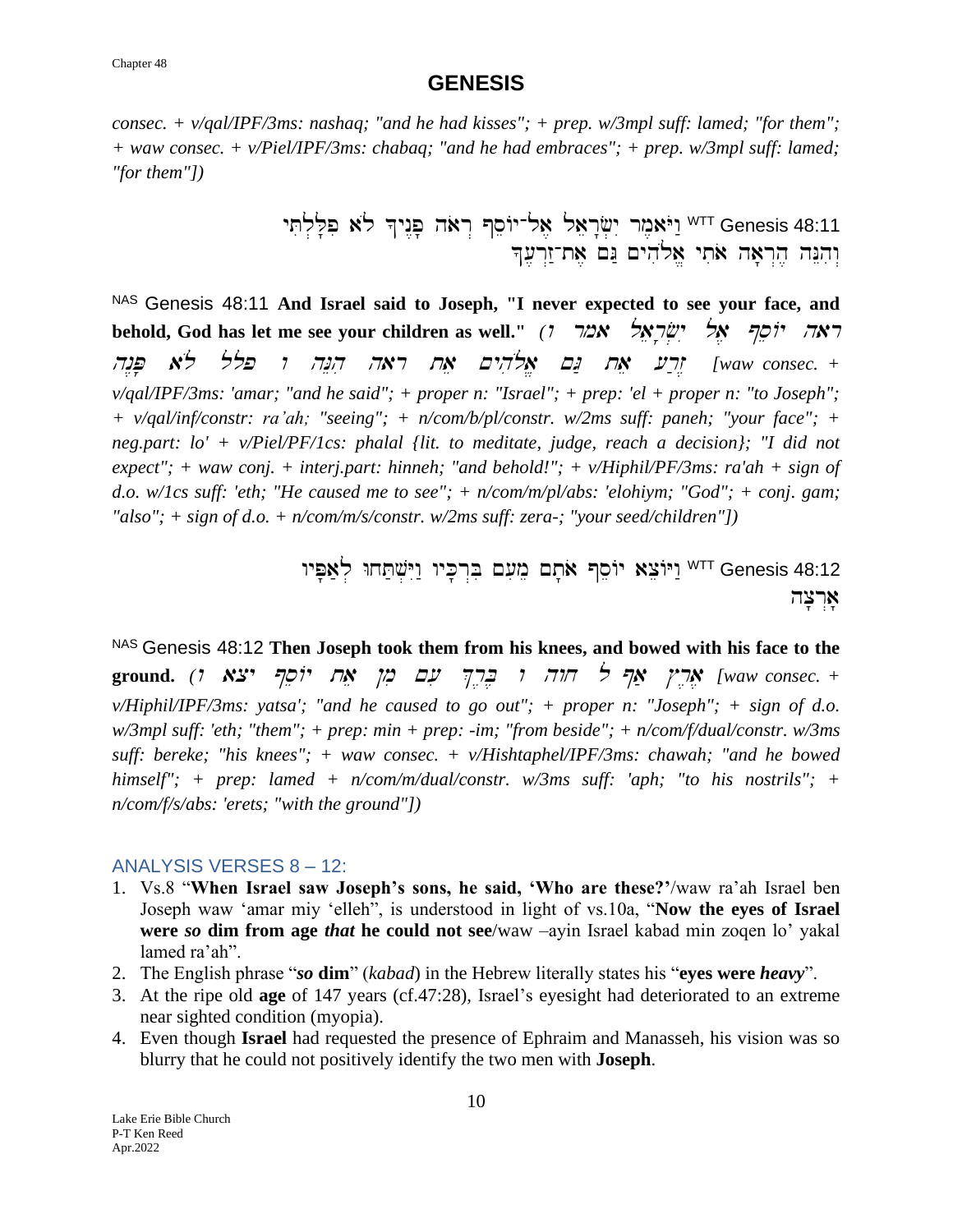- 5. As it would not be uncommon for **Joseph** to be accompanied by servants, **Israel** wants clarification before he jumps to any uncertain conclusions of identity.
- 6. This is a mark of an astute and discerning believer looking to first clarify that which is otherwise uncertain when intending to make application of doctrine.
- 7. **Israel** has learned that just to assume can lead to gross error in decisions (e.g., his assumption of the death of **Joseph**).
- 8. **Joseph** then identifies his boys in vs.9a, "**They are my sons, whom God has given me here**/ben hem 'asher nathan lamed 'elohiym bet zeh".
- 9. Joseph's preoccupation with **God** as His source of blessing is made quite clear.
- 10. The documentation of spiritual qualities associated with this +V adjusted believer continues to multiply in the Biblical records.
- 11. The phrase "**has given me here**" recognizes that **God** is not limited to where or what situation believers may be in as to providing blessings.
- 12. Too often believers put limitations on **God** letting their emotions and desires dictate as to what qualifies as blessings and that **God** can only bless under certain conditions. Cp.Eph.3:20
- 13. The key to blessings (by **God**, not the cosmos) is orientation to God's directive and geographical wills faith-resting He will provide.
- 14. After clarifying his objects for application, **Israel** tells **Joseph**, "**Bring them to me, please, that I may bless them**/laqach na' 'el waw barake" (vs.9b).
- 15. Israel's priority towards his grandsons is clearly stated as opportunity to apply the doctrine that is to be directed towards them.
- 16. The phrase "**that I may bless them**" is to be understood in light of vs.15a as to the actual blessing, "*And he blessed Joseph, and said…*".
- 17. The blessing of primogenitor is upon **Joseph**; his two **sons** are the instruments of **God** that will be used to fulfill the blessing per vs.20, *"…May God make you* (Israel) *like Ephraim and Manasseh!"*
- 18. The two **sons** are being blessed by association with their father and grandfather.
- 19. **Joseph** and the two boys respond obediently to **Israel** and "**Joseph brought them close to him**/waw nagash 'eth 'el" (vs.10b).
- 20. The Hebrew *nagash* (**brought close**) is in the Hiphil form that is causative and illustrates the role of an authoritative parent leading by example instilling obedience in their children.
- 21. Even though the two boys were 20-21 years old, they still lived with their father and remained under his authority.
- 22. Because all were oriented to authority on the occasion then give opportunity for **Israel** to shower his grandsons with affection, "**and he kissed them and embraced them**/waw nashaq lamed waw chabaq lamed".
- 23. With the natural affection following the application of BD as priority, we have here an example of complete love being demonstrated (both agape and phile).
- 24. Doctrine is to reign in priority in the believer's relationships. Cp.Joh.14:23,24
- 25. When divine love takes precedence and its applications are reciprocated by the receiving parties, then the love takes on another dimension for appreciation.
- 26. The combination embodies a level of grace that stimulates gratitude towards **God** foreign to relationships absent divine love.